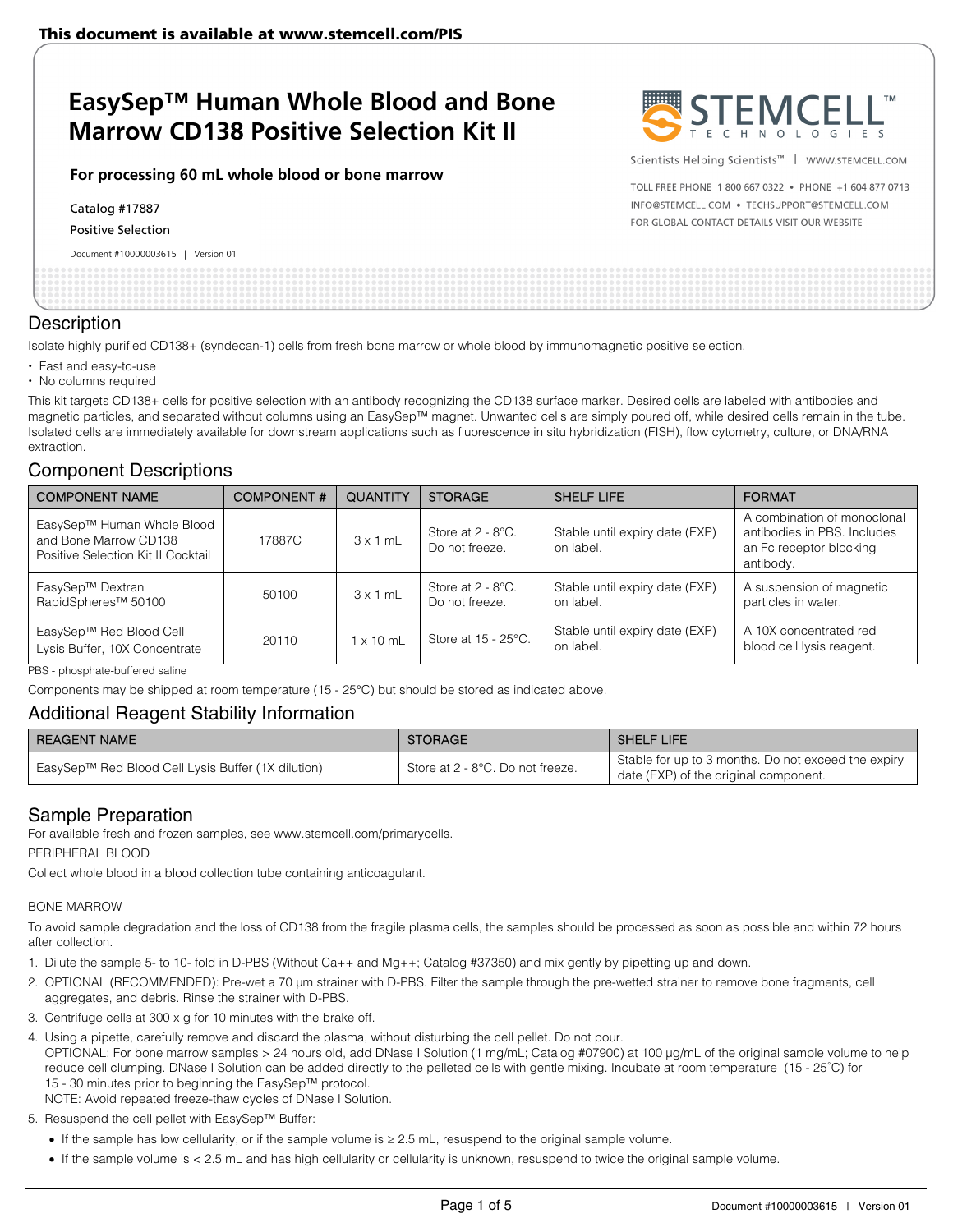

#### Recommended Medium

EasySep™ Buffer (Catalog #20144), RoboSep™ Buffer (Catalog #20104), or PBS containing 2% fetal bovine serum (FBS) and 1 mM EDTA. Medium should be free of Ca++ and Mg++.

# Directions for Use – Manual EasySep™ Protocols

See pages 1 and 2 for Sample Preparation and Recommended Medium. Refer to Tables 1 and 2 for detailed instructions regarding the EasySep™ procedure.

#### **Table 1. EasySep™ Human Whole Blood and Bone Marrow CD138 Positive Selection Kit II Protocol**

|                 |                                                                                                                                                                                          | <b>EASYSEP™ MAGNET</b>                                                                                 |  |  |
|-----------------|------------------------------------------------------------------------------------------------------------------------------------------------------------------------------------------|--------------------------------------------------------------------------------------------------------|--|--|
| <b>STEP</b>     | <b>INSTRUCTIONS</b>                                                                                                                                                                      | "The Big Easy" EasySep™ Magnet<br>(Catalog #18001)                                                     |  |  |
| 1               | Prepare sample within the volume range.                                                                                                                                                  | $0.5 - 4.5$ mL                                                                                         |  |  |
|                 | Add sample to required tube.                                                                                                                                                             | 14 mL (17 x 95 mm) polystyrene round-bottom tube<br>(e.g. Catalog #38008)                              |  |  |
| $\overline{2}$  | Add 1X EasySep™ RBC Lysis Buffer to sample.                                                                                                                                              | Equal volume to sample                                                                                 |  |  |
| 3               | <b>Add Selection Cocktail to sample.</b><br>NOTE: Do not vortex cocktail.                                                                                                                | 25 µL/mL of diluted sample                                                                             |  |  |
|                 | Mix and incubate.                                                                                                                                                                        | RT for 3 minutes                                                                                       |  |  |
| $\overline{4}$  | Vortex RapidSpheres™.<br>NOTE: Particles should appear evenly dispersed.                                                                                                                 | 30 seconds                                                                                             |  |  |
| $5\phantom{.0}$ | Add RapidSpheres™ to sample.                                                                                                                                                             | 25 µL/mL of diluted sample                                                                             |  |  |
|                 | Mix and incubate.                                                                                                                                                                        | RT for 3 minutes                                                                                       |  |  |
| 6               | Add recommended medium to top up the sample to the<br>indicated volume. Mix by gently pipetting up and down<br>2 - 3 times.                                                              | • Top up to 5 mL for diluted samples < 2.5 mL<br>• Top up to 10 mL for diluted samples $\geq$ 2.5 mL   |  |  |
|                 | Place the tube (without lid) into the magnet and incubate.                                                                                                                               | RT for 10 minutes                                                                                      |  |  |
| $\overline{7}$  | Pick up the magnet, and in one continuous motion invert the<br>magnet and tube,* pouring off the supernatant. Remove the<br>tube from the magnet; this tube contains the isolated cells. | Discard supernatant                                                                                    |  |  |
| 8               | Add recommended medium to top up the sample to the<br>indicated volume. Mix by gently pipetting up and down<br>2 - 3 times.                                                              | • Top up to 5 mL for diluted samples $< 2.5$ mL<br>• Top up to 10 mL for diluted samples $\geq$ 2.5 mL |  |  |
|                 | Place the tube (without lid) into the magnet and incubate.                                                                                                                               | RT for 3 minutes                                                                                       |  |  |
| $\overline{9}$  | Pick up the magnet, and in one continuous motion invert the<br>magnet and tube,* pouring off the supernatant. Remove the<br>tube from the magnet; this tube contains the isolated cells. | Discard supernatant                                                                                    |  |  |
| 10 <sup>°</sup> | Repeat steps as indicated.                                                                                                                                                               | Steps 8 and 9<br>(total of 1 x 10-minute and 2 x 3-minute separations)                                 |  |  |
| 11              | Resuspend cells in desired medium. Be sure to collect cells<br>from the sides of the tube.                                                                                               | Isolated cells are ready for use                                                                       |  |  |

RT - room temperature (15 - 25°C)

\* Leave the magnet and tube inverted for 2 - 3 seconds, then return upright. Do not shake or blot off any drops that may remain hanging from the mouth of the tube.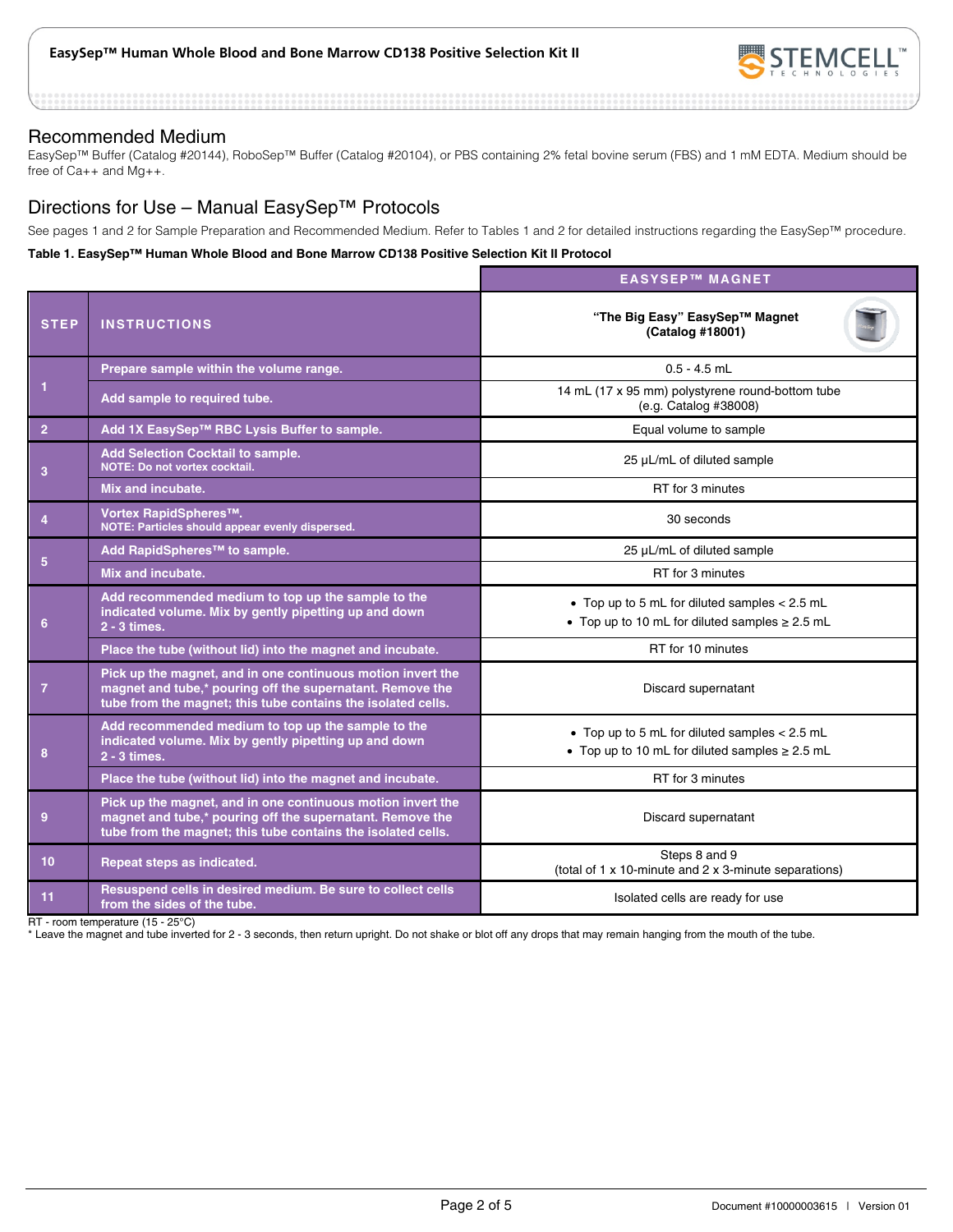

**Table 2. EasySep™ Human Whole Blood and Bone Marrow CD138 Positive Selection Kit II Protocol** 

|                 |                                                                                                                                   | <b>EASYSEP™ MAGNET</b>                                                                                 |  |
|-----------------|-----------------------------------------------------------------------------------------------------------------------------------|--------------------------------------------------------------------------------------------------------|--|
| <b>STEP</b>     | <b>INSTRUCTIONS</b>                                                                                                               | EasyEights <sup>™</sup> (Catalog #18103)                                                               |  |
|                 |                                                                                                                                   | 14 mL tube                                                                                             |  |
| $\mathbf 1$     | Prepare sample within the volume range.                                                                                           | $0.5 - 4.5$ mL                                                                                         |  |
|                 | Add sample to required tube.                                                                                                      | 14 mL (17 x 95 mm) polystyrene round-bottom tube<br>(e.g. Catalog #38008)                              |  |
| $\overline{2}$  | Add 1X EasySep™ RBC Lysis Buffer to sample.                                                                                       | Equal volume to sample                                                                                 |  |
| 3               | <b>Add Selection Cocktail to sample.</b><br><b>NOTE: Do not vortex cocktail.</b>                                                  | 25 µL/mL of diluted sample                                                                             |  |
|                 | Mix and incubate.                                                                                                                 | RT for 3 minutes                                                                                       |  |
| $\overline{4}$  | Vortex RapidSpheres™.<br>NOTE: Particles should appear evenly dispersed.                                                          | 30 seconds                                                                                             |  |
|                 | Add RapidSpheres™ to sample.                                                                                                      | 25 µL/mL of diluted sample                                                                             |  |
| $5\phantom{.0}$ | Mix and incubate.                                                                                                                 | RT for 3 minutes                                                                                       |  |
| 6               | Add recommended medium to top up sample to the indicated<br>volume. Mix by gently pipetting up and down 2 - 3 times.              | • Top up to 5 mL for diluted samples $< 2.5$ mL<br>• Top up to 10 mL for diluted samples $\geq$ 2.5 mL |  |
|                 | Place the tube (without lid) into the magnet and incubate.                                                                        | RT for 10 minutes                                                                                      |  |
| $\overline{7}$  | Carefully pipette** (do not pour) off the supernatant. Remove the<br>tube from the magnet; this tube contains the isolated cells. | Discard supernatant                                                                                    |  |
| 8               | Add recommended medium to top up the sample to the indicated<br>volume. Mix by gently pipetting up and down 2 - 3 times.          | • Top up to 5 mL for diluted samples $< 2.5$ mL<br>• Top up to 10 mL for diluted samples $\geq$ 2.5 mL |  |
|                 | Place the tube (without lid) into the magnet and incubate.                                                                        | RT for 5 minutes                                                                                       |  |
| 9               | Carefully pipette** (do not pour) off the supernatant. Remove the<br>tube from the magnet; this tube contains the isolated cells. | Discard supernatant                                                                                    |  |
| 10 <sup>°</sup> | Repeat steps as indicated.                                                                                                        | Steps 8 and 9<br>(total of 1 x 10-minute and 2 x 5-minute separations)                                 |  |
| 11              | Resuspend cells in desired medium. Be sure to collect cells from<br>the sides of the tube.                                        | Isolated cells are ready for use                                                                       |  |

RT - room temperature (15 - 25°C)

\*\* Collect the entire supernatant, all at once, into a single pipette (e.g. for the EasyEights™ 14 mL tube use a 10 mL serological pipette [Catalog #38004]).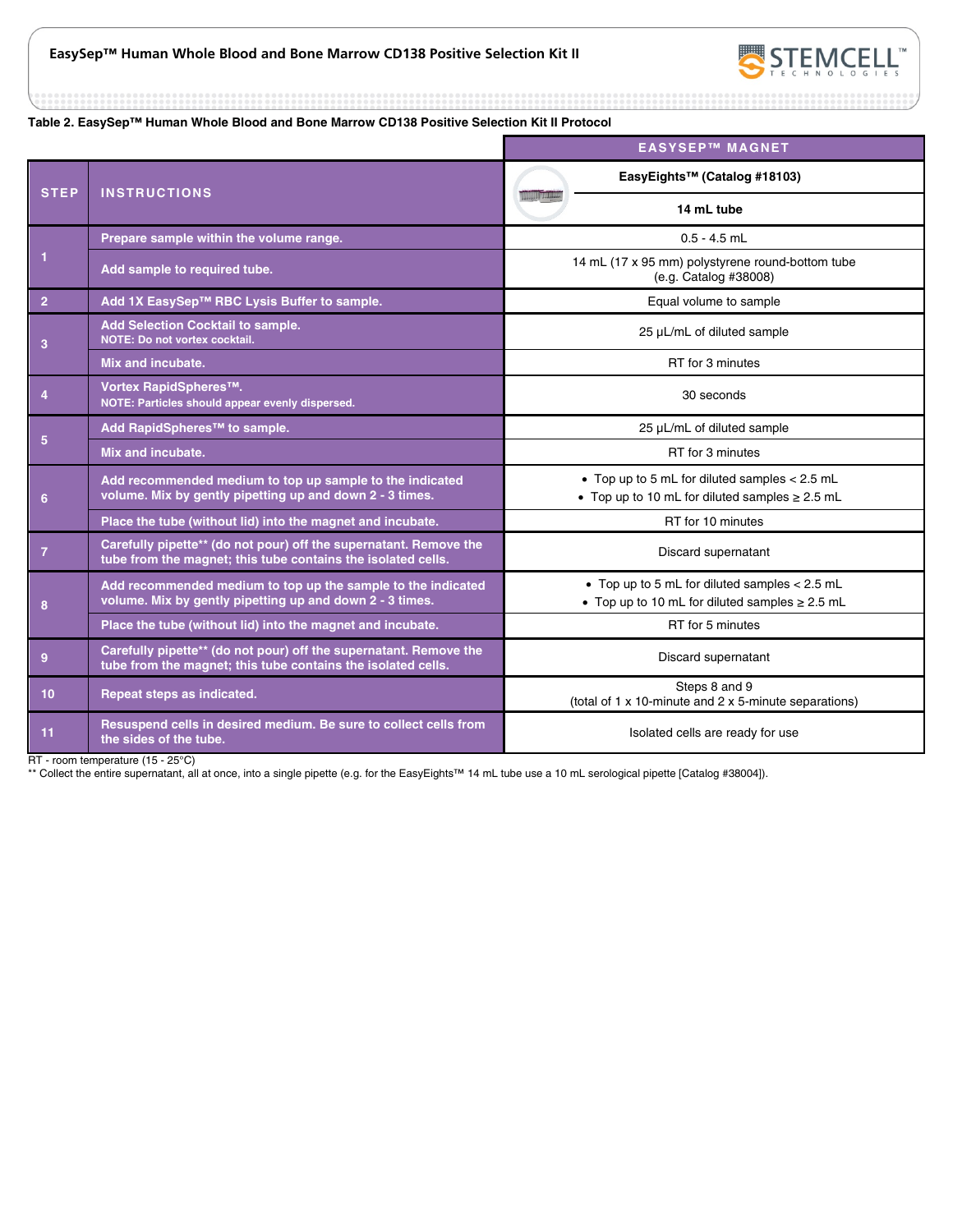

# Directions for Use – Fully Automated RoboSep™ Protocol

See pages 1 and 2 for Sample Preparation and Recommended Medium. Refer to Table 3 for detailed instructions regarding the RoboSep™ procedure.

#### **Table 3. RoboSep™ Human Whole Blood and Bone Marrow CD138 Positive Selection Kit II Protocol**

| <b>STEP</b>    | <b>INSTRUCTIONS</b>                                                                                                                                                                     | RoboSep™<br>E.<br>(Catalog #21000)                                                      |  |
|----------------|-----------------------------------------------------------------------------------------------------------------------------------------------------------------------------------------|-----------------------------------------------------------------------------------------|--|
|                | Prepare sample within the volume range.                                                                                                                                                 | $0.5 - 4.5$ mL                                                                          |  |
|                | Add sample to required tube.                                                                                                                                                            | 14 mL (17 x 95 mm) polystyrene round-bottom tube<br>(e.g. Catalog #38008)               |  |
| $\overline{2}$ | Add 1X EasySep™ RBC Lysis Buffer to sample.                                                                                                                                             | Equal volume to sample                                                                  |  |
|                | Select protocol.<br><b>NOTE: Enter volume.</b>                                                                                                                                          | Human CD138 WB and BM Positive Selection II 17887<br>NOTE: Enter diluted sample volume. |  |
|                | Vortex RapidSpheres™.<br>NOTE: Particles should appear evenly dispersed.                                                                                                                | 30 seconds                                                                              |  |
| 5              | <b>Load the carousel.</b><br>NOTE: Do not vortex cocktail.                                                                                                                              | Follow on-screen prompts                                                                |  |
|                | <b>Start the protocol.</b>                                                                                                                                                              | Press the green "Run" button                                                            |  |
| 6              | Unload the carousel when the run is complete. Remove the tube<br>containing the isolated cells and resuspend in desired medium.<br>Be sure to collect cells from the sides of the tube. | Isolated cells are ready for use                                                        |  |

# Notes and Tips

#### EASYSEP™ RED BLOOD CELL LYSIS BUFFER

EasySep™ Red Blood Cell Lysis Buffer is supplied as a 10X concentrate. Prepare 1X lysis buffer at least 1 hour before use by adding 1 part 10X lysis buffer to 9 parts distilled or Type 1 water. Mix gently and completely before use.

\*Type I water refers to ultrapure water suitable for use in analytical procedures. It is defined by the American Society for Testing and Materials (ASTM) as having a resistivity of > 18 MΩ-cm, a conductivity of < 0.056 μS/cm and < 50 ppb of total organic carbons (TOC).

#### ASSESSING PURITY

For purity assessment of CD138+ cells by flow cytometry use the following fluorochrome-conjugated antibody clone:

Anti-Human CD138 (Syndecan-1) Antibody, Clone MI15 (Catalog #60003)

One of the following methods can also be used:

- Stain for intracellular κ (kappa) and λ (lambda) light chains (e.g. procedure described by Ahmann et al.). Plasma cells express either the kappa or lambda light chain.
- Use alternative markers such as fluorochrome-conjugated Anti-Human CD38 Antibody, Clone HIT2 (Catalog #60014) and Anti-Human CD45 Antibody, Clone HI30 (Catalog #60018) to detect CD38+CD45 variable cells (Kumar et al.).
- Use a fluorochrome-conjugated secondary antibody, such as Goat Anti-Mouse IgG (H+L) Antibody, Polyclonal (Catalog #60138).

# Data



Starting with fresh whole blood spiked with a multiple myeloma cell line, U266, the CD138+ cell content of the selected fraction typically ranges from 83.7 - 98.3%. In the above example, the purities of the start and final isolated fractions are 9.1% and 90.4%, respectively.

NOTE: For samples with CD138+ starting frequency < 10 - 15%, the CD138+ purity of the isolated fraction may be variable.

NOTE: Red blood cells were removed from the start sample by lysis prior to flow cytometry.